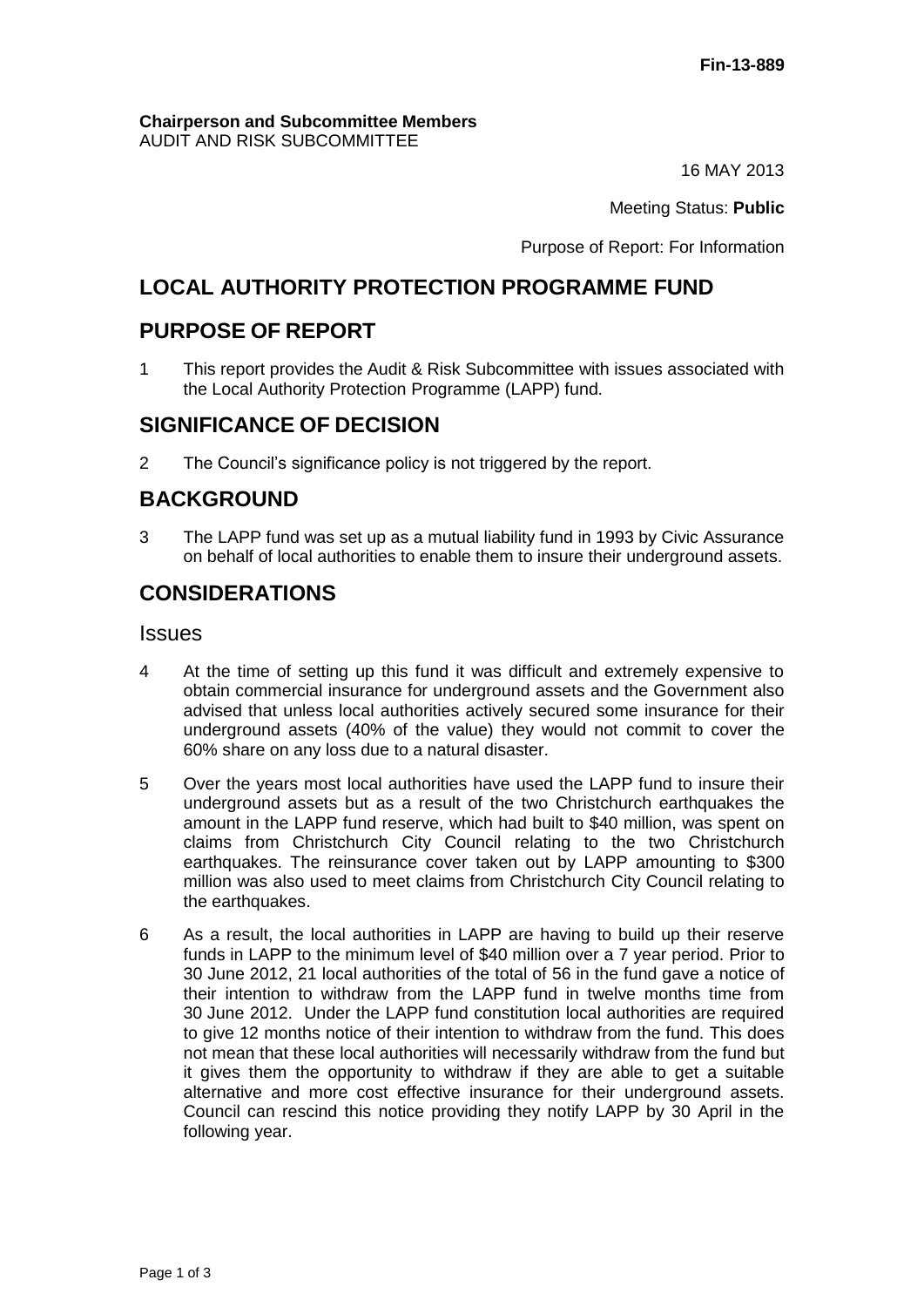7 The local authorities in the Waikato and Manawatu regions have managed to secure alternative insurance cover and those local authorities within those areas are likely to withdraw from the LAPP fund (after giving notice 12 months earlier) in the 2013/14 financial year. Of the 21 local authorities who gave notice of withdrawal, 8 local authorities have rescinded their notice.

#### 2014/15 Insurance Alternatives

- 8 AON, Council's insurance broker has offered to research and do a feasibility study on providing an effective alternative to LAPP for the 2014/15 year for the Wellington local authorities. AON has successfully provided alternative insurance proposals for the Waikato and Manawatu local authorities for the 2013/14 year but those areas are regarded as having a low earthquake risk so it is far easier to obtain alternative insurance options for those areas. An alternative for Wellington local authorities being in a higher earthquake risk area will involve a lot more work and investigation and AON has offered to carry out the necessary work to provide an alternative to LAPP. By this time next year the four local authorities in the Wellington region being Upper Hutt, Hutt City, Porirua and Kāpiti should be in a position to review and consider an alternative insurance option for our underground assets.
- 9 At the stage in terms of ensuring that we have that opportunity for the 2014/15 year as part of the rules under the LAPP the Council would need to give notice to LAPP by 30 June 2013 that they intend to withdraw from the LAPP fund for the 2014/15 year.
- 10 Our Council did not consider giving notice of withdrawing from the LAPP fund for the 2013/14 year because no viable alternatives were available at the time based on research undertaken by AON.
- 11 For the 2014/15 year, AON, Council's insurance broker and also the broker for Upper Hutt, Hutt City and Porirua City does believe they may be able to obtain a viable insurance alternative for the Wellington region but this will need to be researched and investigated over the next 12 months.
- 12 If a viable and cost effective alternative is not available and agreed to by Kāpiti Coast District Council prior to April 2014 then the Council can rescind the notice to withdraw providing LAPP is notified by 30 April 2014.

### Financial Considerations

- 13 The work undertaken by AON may involve a contribution towards the cost of the research and investigation of alternative proposals but this is yet to be discussed and finalised.
- 14 The Manawatu local authorities paid an individual contribution of \$20,000. A budget of \$20,000 for our contribution will be included in the Chief Executive's submission to the Draft Annual Plan with funding to be provided from the additional rates surplus projected for the 2012/13 year as forecast in the Financial Report to 31 March 2013 on the Corporate Business Committee Agenda.

## Legal Considerations

15 There are no legal considerations.